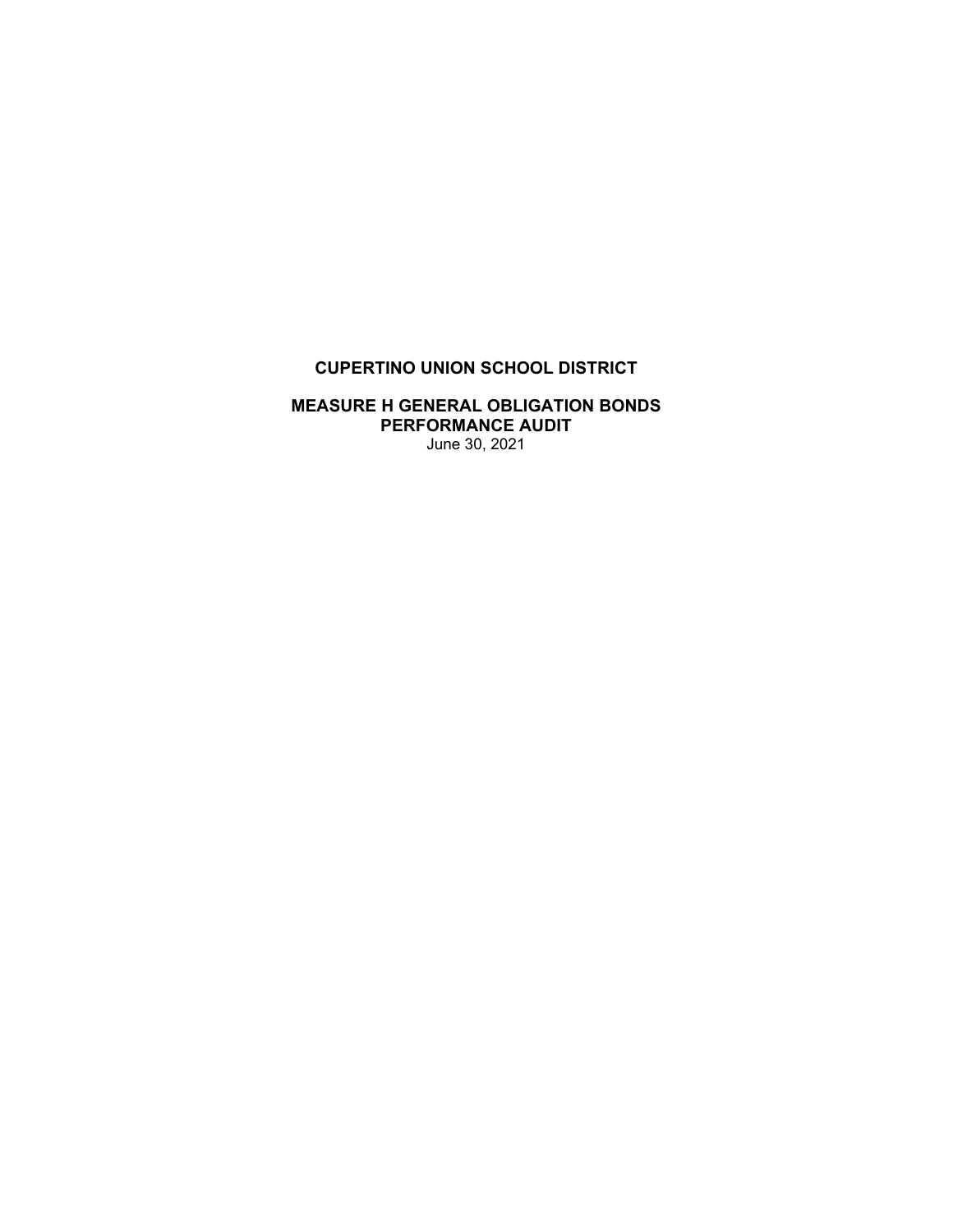# CUPERTINO UNION SCHOOL DISTRICT MEASURE H GENERAL OBLIGATION BONDS PERFORMANCE AUDIT June 30, 2021

# **CONTENTS**

| <b>BACKGROUND:</b>              |   |
|---------------------------------|---|
|                                 | 2 |
| CUPERTINO UNION SCHOOL DISTRICT | 2 |
| PERFORMANCE AUDIT:              |   |
|                                 | 3 |
|                                 | 3 |
|                                 | 3 |
|                                 | 3 |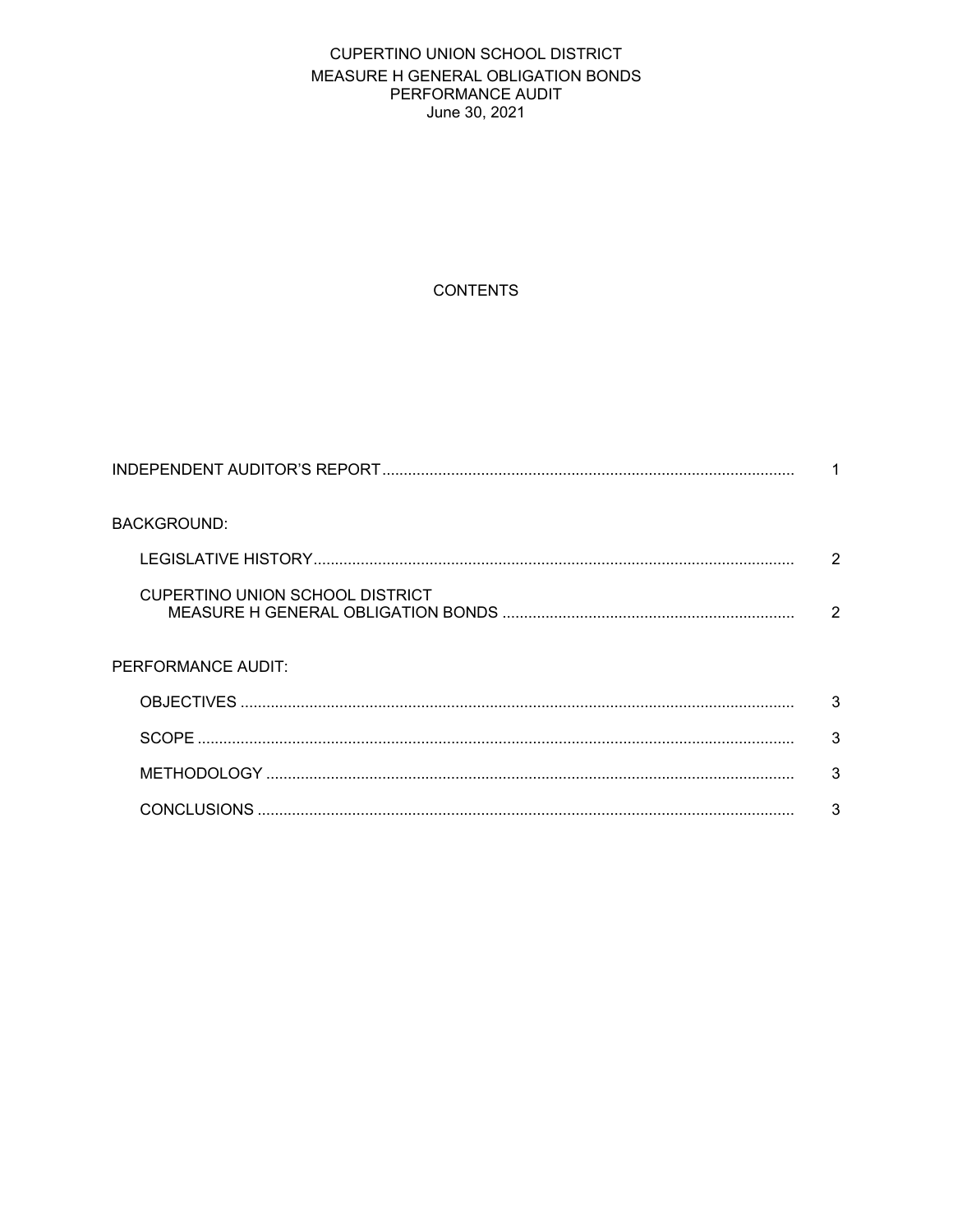

#### INDEPENDENT AUDITOR'S REPORT

Board of Education Cupertino Union School District Cupertino, California

We have conducted a performance audit of the Cupertino Union School District (the "District") Measure H General Obligation Bond funds for the year ended June 30, 2021.

We conducted our performance audit in accordance with *Government Auditing Standards* issued by the Comptroller General of the United States. Those standards require that we plan and perform the audit to obtain sufficient, appropriate evidence to provide a reasonable basis for our conclusion based on our audit objectives. We believe that the evidence obtained provides a reasonable basis for our conclusions based on our audit objectives.

Our audit was limited to the objectives listed on page 3 of this report which includes determining the compliance with the performance requirements for the Proposition 39 Measure H General Obligation Bonds under the applicable provisions of Section 1(b)(3)(C) of Article XIIIA of the California Constitution and Proposition 39 as they apply to the bonds and the net proceeds thereof. Management is responsible for Cupertino Union School District's compliance with those requirements.

Solely to assist us in planning and performing our performance audit, we obtained an understanding of the internal controls of Cupertino Union School District to determine the audit procedures that are appropriate for the purpose of providing a conclusion on the District's compliance with the requirements of Proposition 39, as specified by Section 1(b)(3)(C) of Article XIIIA of the California Constitution, but not for the purpose of expressing an opinion on the effectiveness of internal control. Accordingly, we do not express any assurance on the internal control.

The results of our procedures indicated that, in all significant respects, Cupertino Union School District expended Measure H General Obligation Bond funds for the year ended June 30, 2021 only for the purposes approved by the voters and only on the specific projects developed by the District's Board of Education, in accordance with the requirements of Proposition 39, as specified by Section 1(b)(3)(C) of Article XIIIA of the California Constitution.

Croue LLP

Crowe LLP

Sacramento, California January 24, 2022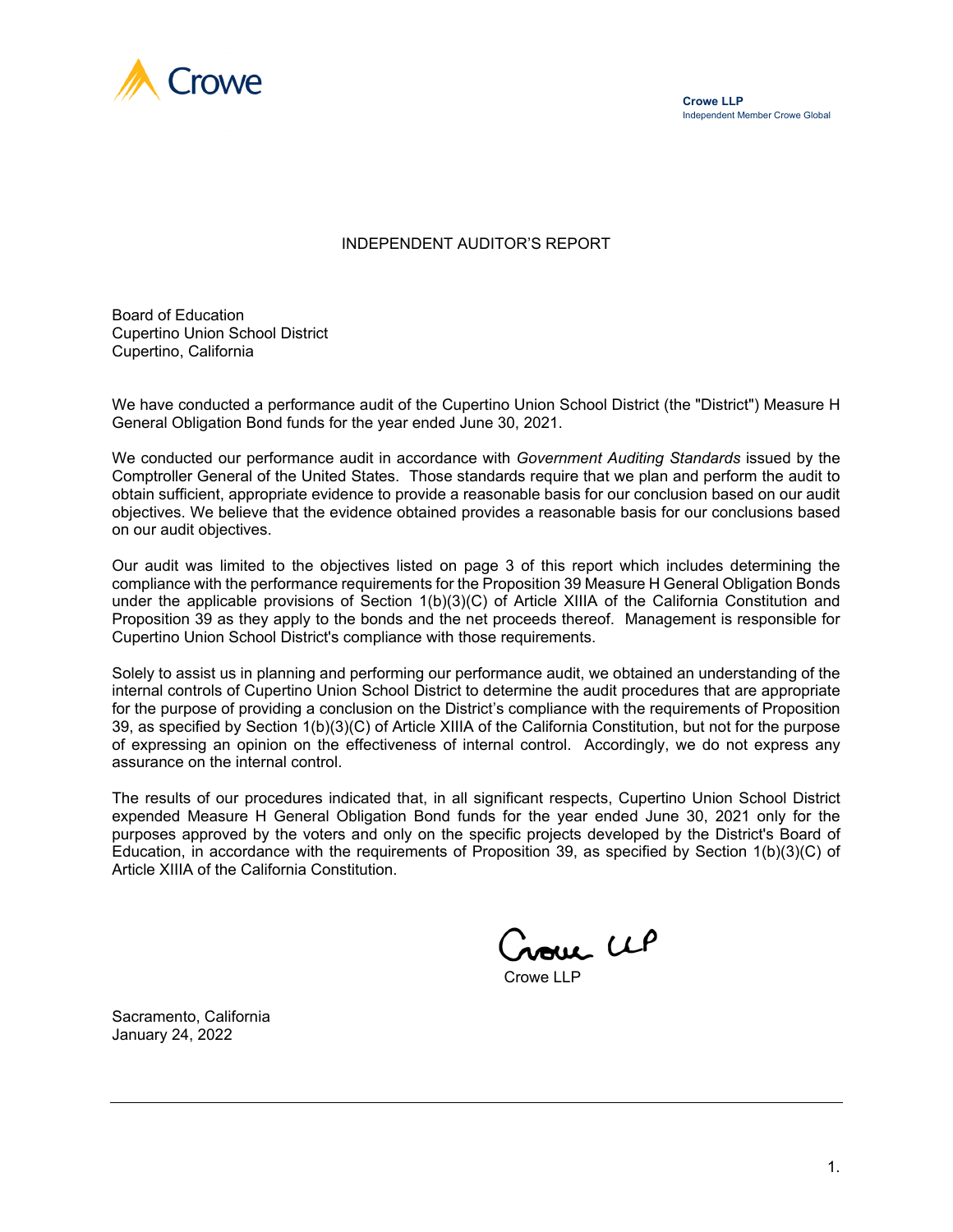## **LEGISLATIVE HISTORY**

On November 7, 2000, California voters approved Proposition 39, the Smaller Classes, Safer Schools and Financial Accountability Act. Proposition 39 amended portions of the California Constitution to provide for the issuance of general obligation bonds by school districts, "for the construction, reconstruction, rehabilitation or replacement of school facilities, including the furnishing and equipping of school facilities, or the acquisition or lease of real property for school facilities", upon approval by 55% of the electorate.

Education Code Section 15278 provides additional accountability measures:

- 1. A requirement that the school district establish and appoint members to an independent citizens' oversight committee.
- 2. A requirement that the school district expend bond funds only for the purposes described in Section 1(b)(3) of Article XIII A of the California Constitution, and ensuring that no funds are used for any teacher or administrative salaries or other school operating expenses.
- 3. A requirement to conduct an annual independent performance audit required by Section 1(b)(3)C of Article XIII A of the California Constitution.
- 4. A requirement to conduct an annual independent financial audit required by Section 1(b)(3)D of Article XIII A of the California Constitution.

## **CUPERTINO UNION SCHOOL DISTRICT MEASURE H GENERAL OBLIGATION BONDS**

On June 12, 2012 the electorate of Cupertino Union School District approved the \$220 million "Measure H" General Obligation Bonds with greater than 55% of the qualified votes in favor. The summarized text of the ballot language was as follows:

*"To improve school safety and facilities for learning and teaching, shall Cupertino Union School District issue \$220 million in bonds at interest rates within the legal limit, to construct new classrooms for growth, complete seismic upgrades, construct science labs, upgrade computers and education technology, renovate playgrounds, replace restrooms, cafeterias, roofs, heating and fire safety systems, remove hazardous materials, improve energy efficiency, and qualify for State grants, with independent audits and citizen oversight? The State cannot take the funds."* 

In 2012, the District issued Series A Bonds in the amount of \$50,000,000 to improve, construct, or reconstruct school facilities. The Series A Bonds were issued as Qualified School Construction Bonds, bear interest at rates ranging from 2.0% and 5.0% and are payable on June 30 of each year until maturity.

In 2014, the District issued Series B Bonds in the amount of \$99,995,000 to improve, construct, or reconstruct school facilities. The Series B Bonds bear interest at rates ranging from 2.0% and 5.0% and are payable on June 30 of each year until maturity.

In 2016, the District issued Series C Bonds in the amount of \$55,000,000 to improve, construct, or reconstruct school facilities. The Series C Bonds bear interest at rates ranging from 3.0% and 5.0% and are payable on June 30 of each year until maturity.

In 2019, the District issued Series D Bonds in the amount of \$15,005,000, to improve, construct, or reconstruct school facilities. The Series D General Obligation Bonds bear interest at rates ranging from 2.5% to 5.0% and are payable on June 30 of each year until maturity.